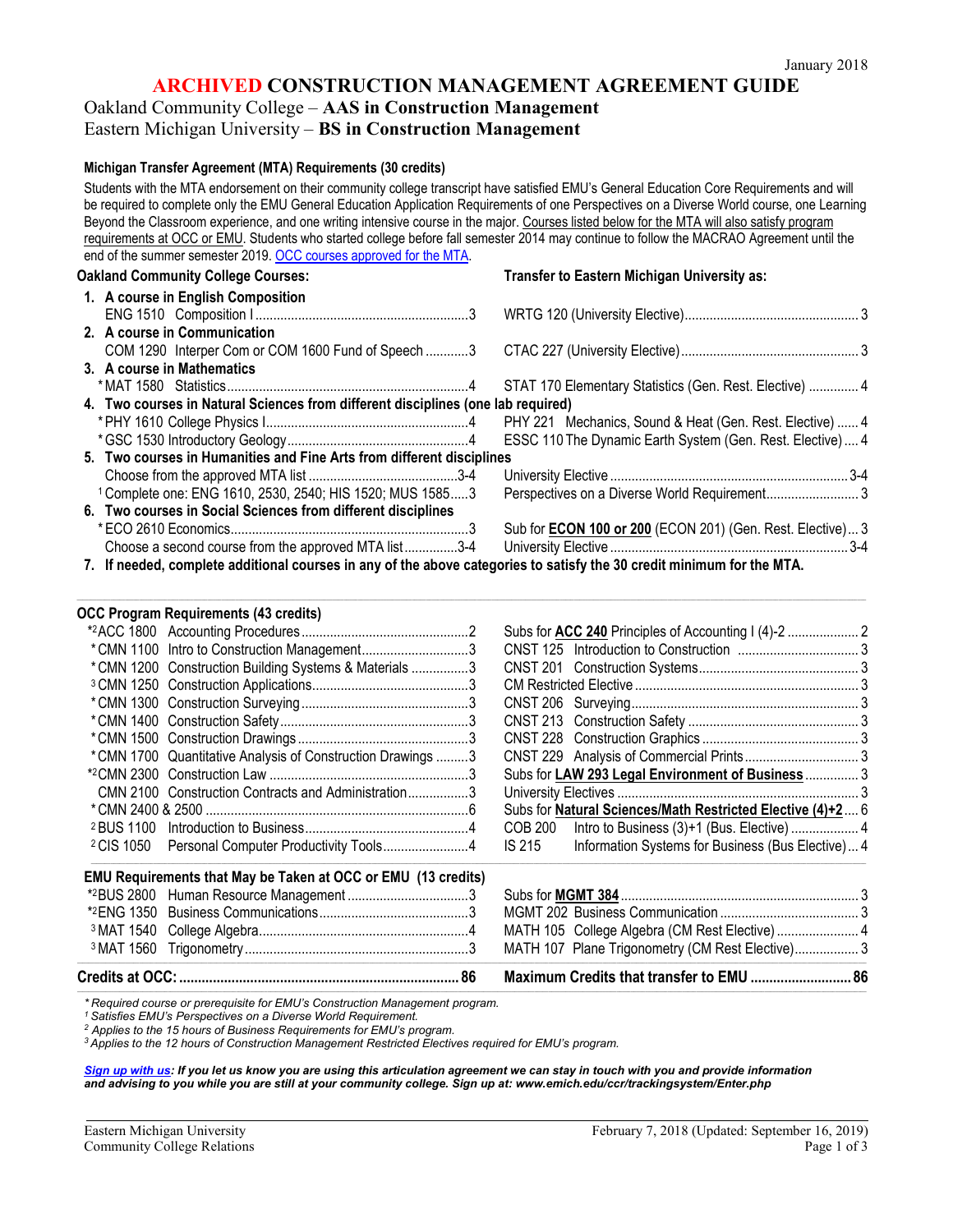### **ARCHIVED CONSTRUCTION MANAGEMENT AGREEMENT GUIDE**

Oakland Community College – **AAS in Construction Management**  Eastern Michigan University – **BS in Construction Management**

### **Completion of EMU's Construction Management Program**

#### **Major Requirements (37 credits)**

## **Required Courses (34 credits)**

| <b>CNST 202</b> |                                                                 |  |
|-----------------|-----------------------------------------------------------------|--|
| <b>CNST 302</b> | Contract Documents, Regulations & Specs3                        |  |
| <b>CNST 303</b> | Electrical, Mech & Equipment Systems 3                          |  |
| <b>CNST 304</b> | Construction Estimating & Bidding3                              |  |
| <b>CNST 361</b> |                                                                 |  |
|                 | <sup>1</sup> CNST 385L4 Cooperative Education in CM (LBC Req) 1 |  |
| <b>CNST 403</b> |                                                                 |  |
|                 |                                                                 |  |
| <b>CNST 412</b> | Fundamentals of Structural Design3                              |  |
| <b>CNST 436</b> | Heavy/Highway Construction Means & Methods 3                    |  |
| <b>CNST 440</b> | LEED for New Construction & Major Reno 3                        |  |
| <b>CNST 450</b> | Fund of Construction Project Mgmt3                              |  |
|                 |                                                                 |  |

### **CM Restricted Electives (3 credits)**

- CNST 220 Design Manage Build (3)
- CNST 426 Mechanical & Elect Construction Applic (3)
- CNST 427 Industrial Construction (3)
- CNST 437 Environmental Construction Contracting (3)
- CNST 438 Fundamentals of Land Development (3)
- CNST 446 Professional Issues & Ethics in Project Mgmt (1)
- CNST 479 Special Topics (3)
- CNST 497 Directed Study in CM Techniques (1)
- GHPR 335 Historic Preservation (3)
- IDE 131 Interior Design Theory I (3)<br>IDE 317 Lighting Systems for Interio
- Lighting Systems for Interior Designers (3)
- URP 215 Introduction to Urban & Regional Planning (3)

### **University Electives (3 credits)**

.

A minimum of 40 credits is required to graduate at EMU under this agreement. See advisor in assistance in selecting 3 credits to apply toward graduation requirements.

### **Sample Sequence for completing the program:**

*Courses may not be offered every semester, consult the program advisor to complete a program of study.*

#### **First Semester (12 credits)** CNST 202 Construction Materials ........................................ 3 CNST 302 Contract Documents, Regulations & Specs........ 3<br>CNST 303 Flectrical Mech & Fquipment Systems 3 Electrical, Mech & Equipment Systems .............. 3 CNST 361 Planning & Scheduling........................................ 3

### **Second Semester (15 credits)**

|                 | $\cdots$                                           |  |
|-----------------|----------------------------------------------------|--|
| <b>CNST 304</b> |                                                    |  |
| CNST406W        |                                                    |  |
| <b>CNST 412</b> | Fundamentals of Structural Design  3               |  |
|                 | CNST 440 LEED for New Const. & Maj. Renovations  3 |  |
|                 |                                                    |  |

#### **Third Semester (13 credits)**

|                 | $\cdots$                                   |
|-----------------|--------------------------------------------|
|                 |                                            |
| <b>CNST 403</b> |                                            |
| CNST 436        | Heavy/Highway Construction Means & Mthds 3 |
| <b>CNST 450</b> | Fund of Construction Project Management 3  |
|                 |                                            |

*<sup>1</sup> Satisfies EMU's "Learning beyond the Classroom" requirement (LBC) and may be taken in any semester*

*<sup>2</sup> A minimum of 124 credit hours is required to graduate. If sufficient credits are not transferred, additional credits must be completed at EMU to satisfy the 124 credit minimum.*

**NOTE:** Any EMU requirements not transferred from OCC, must be completed at EMU.